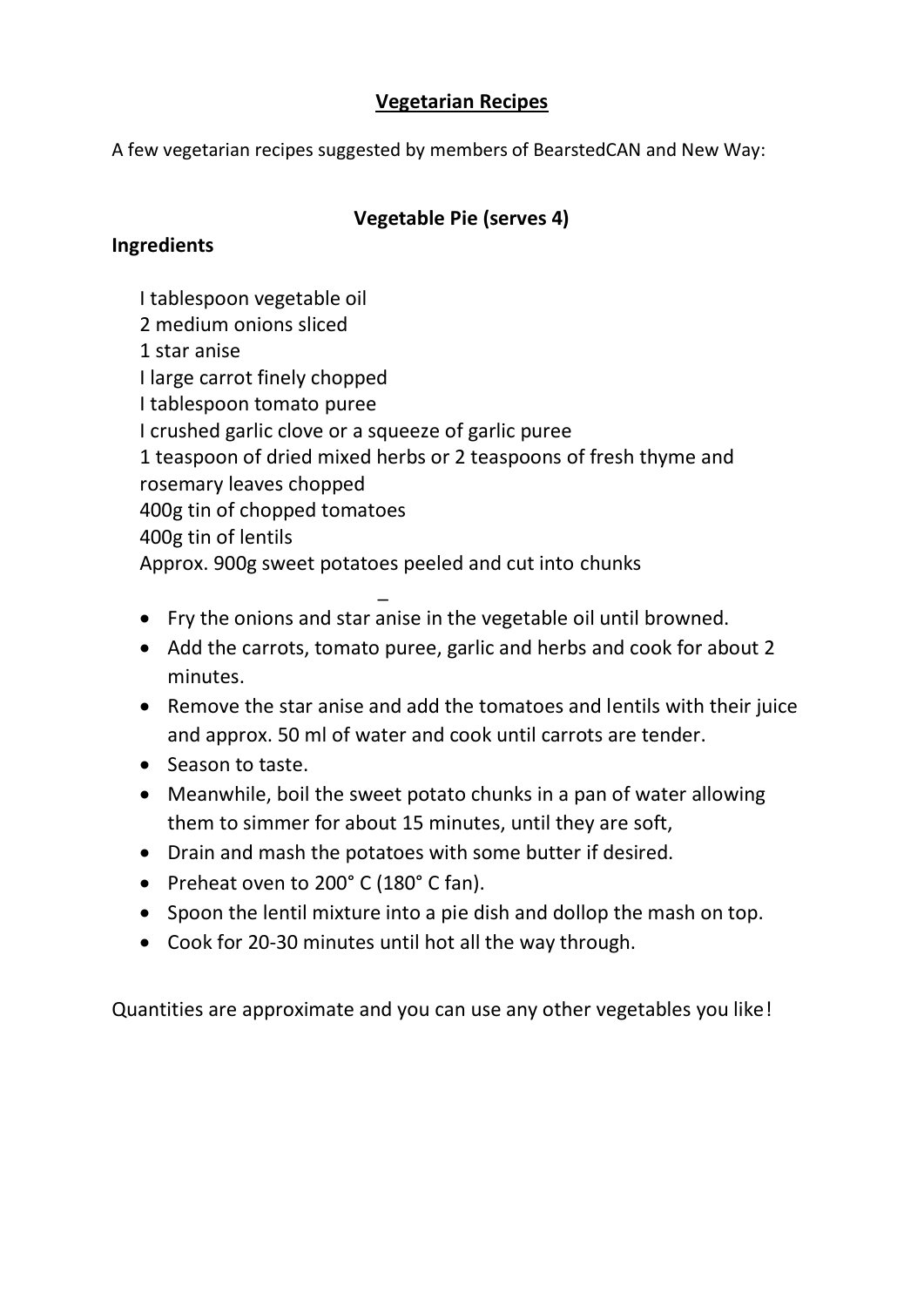# **Red Pepper Crumble**

### Serves 6

6 large red peppers, halved, deseeded and core removed 1 tbsp olive oil 75 g butter 50 g plain flour 568 ml carton semi-skimmed milk 200 g Parmesan cheese, grated 1 garlic clove, crushed 900g fresh spinach trimmed and roughly chopped Pinch of nutmeg 125 g breadcrumbs 40 g pine nuts

- Preheat oven to 200 C (180 C fan oven) mark 6.
- Put pepper halves into a baking dish, add a little olive oil and toss to coat thoroughly. Roast for approx 35 min. Remove from oven. Reduce oven temperature to 190 C (170 C fan oven) mark 5.
- Make the sauce. Melt 50 g of butter in pan and stir in flour. Cook, stirring for 1 minute. Remove pan from heat and add milk, continuing to stir. Return to the heat and slowly bring to the boil, whisking all the time. Simmer for 2 minutes, then stir in 125 g grated Parmesan and season to taste. Set aside.
- Melt remaining butter in a large frying pan and cook the garlic for one minute until golden. Add the spinach and cook over a high heat until just wilted. Drain, then season and add nutmeg. Put on top of the peppers in the baking dish.
- Spoon cheese sauce over the spinach to cover. Add breadcrumbs, remaining cheese and pine nuts on top. Cook in the oven for 20 mins or until brown, crisp and bubbly.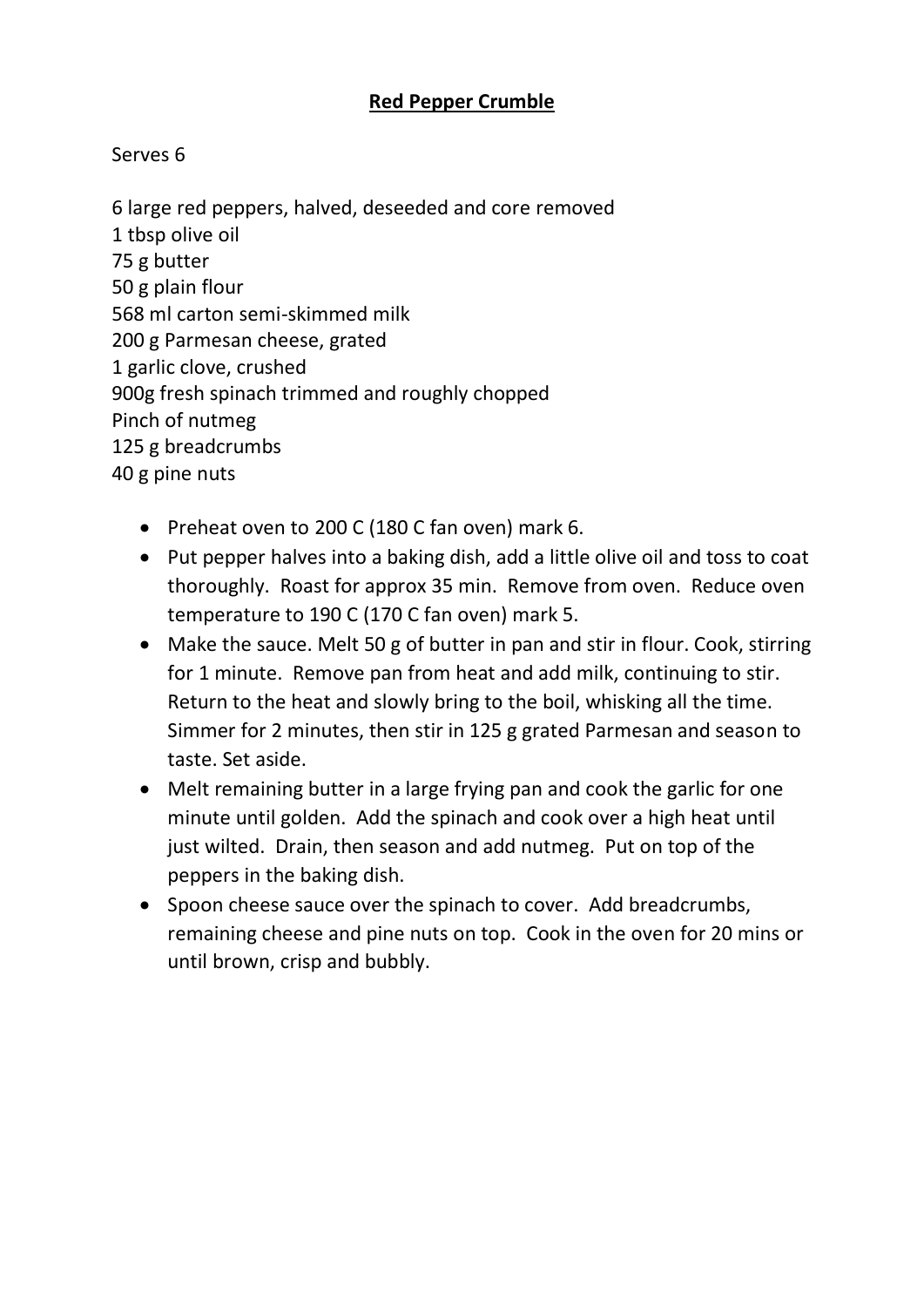# **Avocado Curry (vegan)**

- 1 large onion 1 tbs vegan margarine 455g mushrooms 2 tsp (or more to taste) curry powder 2 tomatoes Pinch salt 4 tsp lemon juice 285 ml cups soya (soy) yogurt 4 avocados
	- Chop the onion. Saute in the margarine along with the mushrooms until tender.
	- Stir in the curry powder and cook for a little longer.
	- Chop the tomato and add to the saucepan, with the salt. Heat through.
	- Add the lemon juice and yogurt. Stir well and heat until just below boiling point.
	- Peel, halve and chop the avocados and stir into the mix. Place on the rice and fill with the mushroom mixture.

# **Avocado lunch on wholewheat toast**

55 g vegan margarine 30 g wholewheat flour 285 ml soya (soy) milk 225 g mushrooms 2 tins red pimentos 2 large avocados Salt and freshly ground pepper Wholewheat toast to serve

- Heat half the margarine, add the flour and cook gently for a minute and then gradually add the milk, stirring constantly to make a white sauce. Set aside.
- Slice the mushrooms and saute in the remaining margarine until tender.
- Chop the pimentos coarsely. Add to the white sauce along with the mushrooms.
- Peel and dice the avocados. Add to the white sauce just before serving. Season to taste.
- Serve over wholewheat toast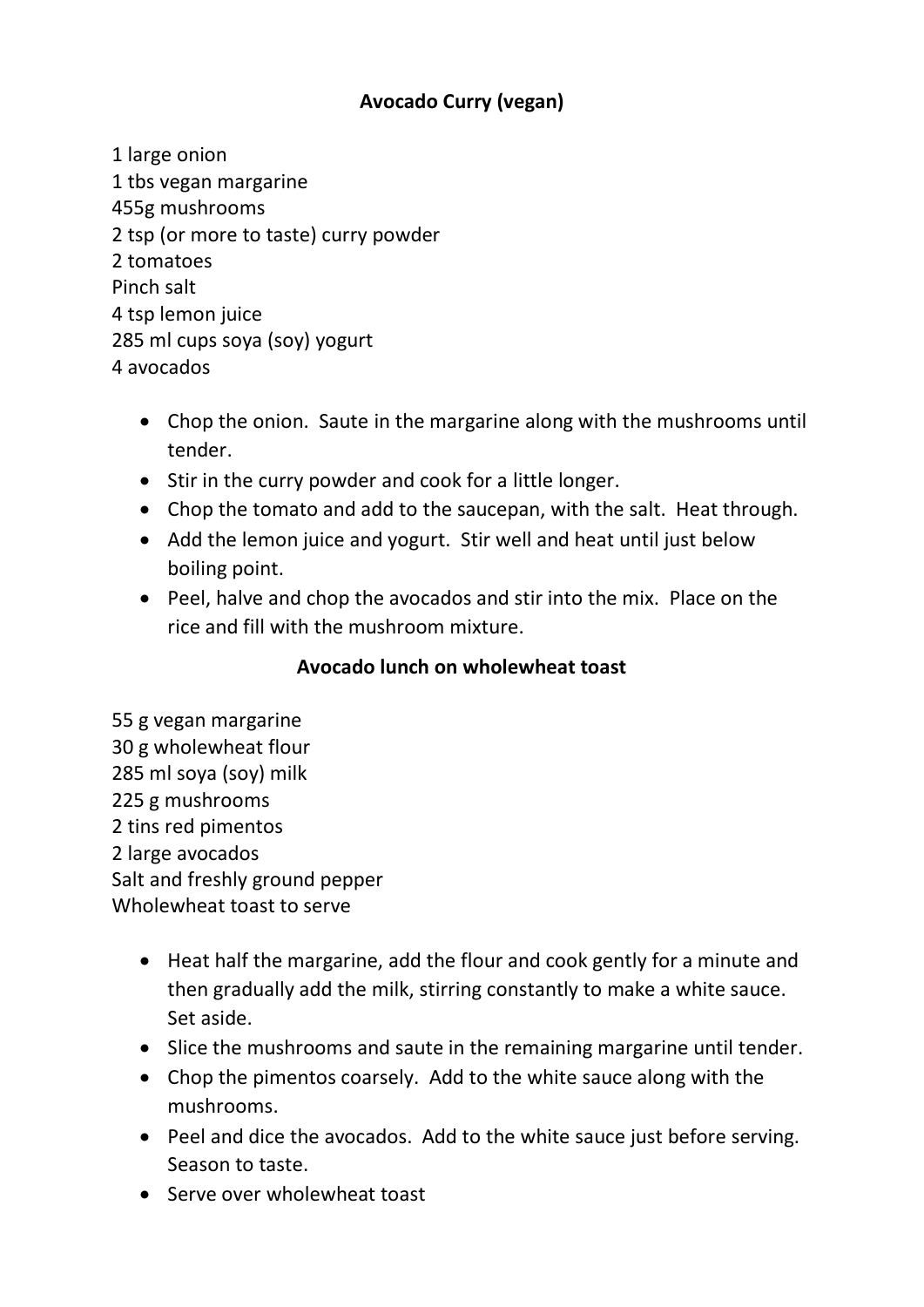#### **Cheesey Aubergine Bake**

150 ml olive oil 1 onion peeled and finely chopped 2 cloves of garlic crushed 2 x 400 g tin of tomatoes, drained 2 tbsp tomato puree 2 tsp fresh chopped basil or 1 tsp dried basil Salt and freshly ground black pepper 550 g aubergines, unpeeled 225 g mozzarella or cheddar cheese 3 tbsp parmesan cheese

Pre-heat the oven to gas mark 4, 350 F (180 C).

- First make the sauce: heat 1 tbsp of the olive oil in saucepan and gently fry the finely chopped onion and crushed garlic for 5 to 7 minutes so they remain juicy. Then add the tomato and tomato puree, basil, salt and pepper. Cover the pan and let this simmer on a very low heat for 30 mins stirring occasionally.
- Wash the aubergines and cut them into slice about  $\frac{1}{2}$  cm thick. Put them on a large plate, lightly salt them and then leave them for 20 minutes so that any bitter juices are drawn out. After this, rinse and pat dry. Heat some olive oil in a deep frying pan and fry the slices a few at a time so that they are lightly browned. Drain them on kitchen paper. If all the oil is used during the cooking add a little more to the pan.
- Next lightly oil a 1.75 litre ovenproof dish and pour in a little of the tomato sauce. Then make a layer of 1/3 aubergine slices followed by a layer of sliced mozzarella cheese or grated cheddar cheese and then some more sauce. Repeat the layers ending with a topping of sauce and cover that with the Pamesan cheese. Cover the dish with foil and bake it for 20 minutes in the centre of the oven. Then uncover it and bake for a further 10-15 minutes so that the cheese browns nicely on top and serve straight away.